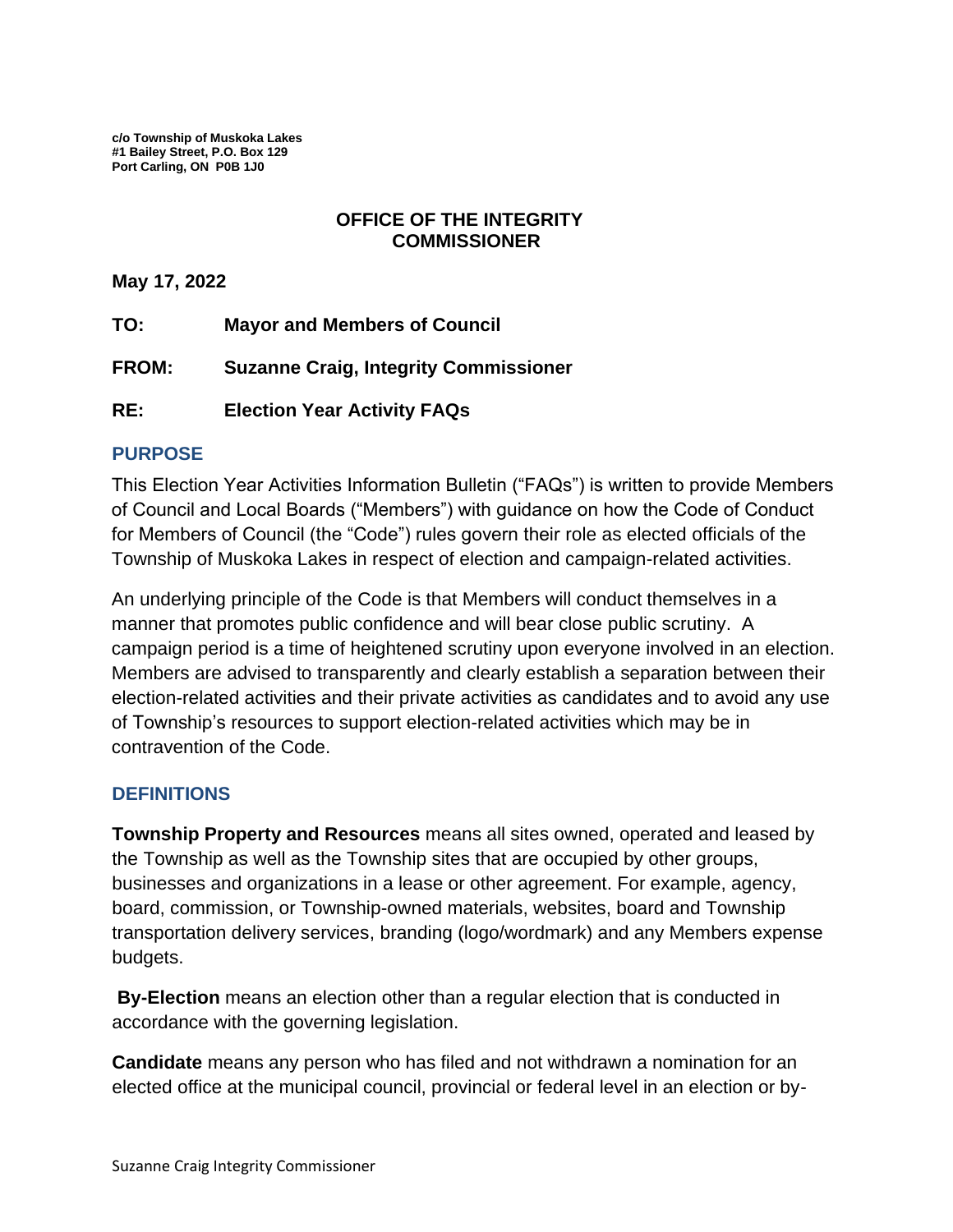election. For the purpose of this Information FAQ Bulletin, individuals campaigning for a nomination to represent the provincial or federal government in an upcoming election are also considered candidates.

**Election** means a regular election and also includes by-election.

**Election Activity** refers to activities related to campaigning for school board, municipal council, provincial and federal office, including the seeking of a nomination in an election.

**Election Period** is the official campaign period of an election.

• For a school board and municipal council election, the election period commences on May 1 of an election year and ends on voting day.

• For a provincial or federal election, the election period commences the day the writ for the election is issued and ends on voting day.

• For a by-election at the school board, municipal council, provincial or federal level, the period commences when the by-election is called and ends on voting day.

**Official Business** means: For Members of Council, duties and responsibilities that include those activities that are reasonably related to a Member's office, taking into consideration the different interests, the diverse profiles of their communities and their different roles on Committees, agencies, boards and commissions. For Members of Local Boards, duties and responsibilities set out at the time of their appointment to the Local Board.

**Partisan** means identification or support for a specific political party or an individual seeking or holding public office.

**Regular Election** means a general election for school board, municipal council, provincial and federal office.

**Social Media** includes any freely accessible, third-party hosted interactive web technology used to produce, post and interact through text, images, video and audio to inform, share, promote, collaborate or network. Websites, Twitter, Facebook, Instagram and Pinterest are examples.

**Voting Day** means the day the final vote is to be taken in an election.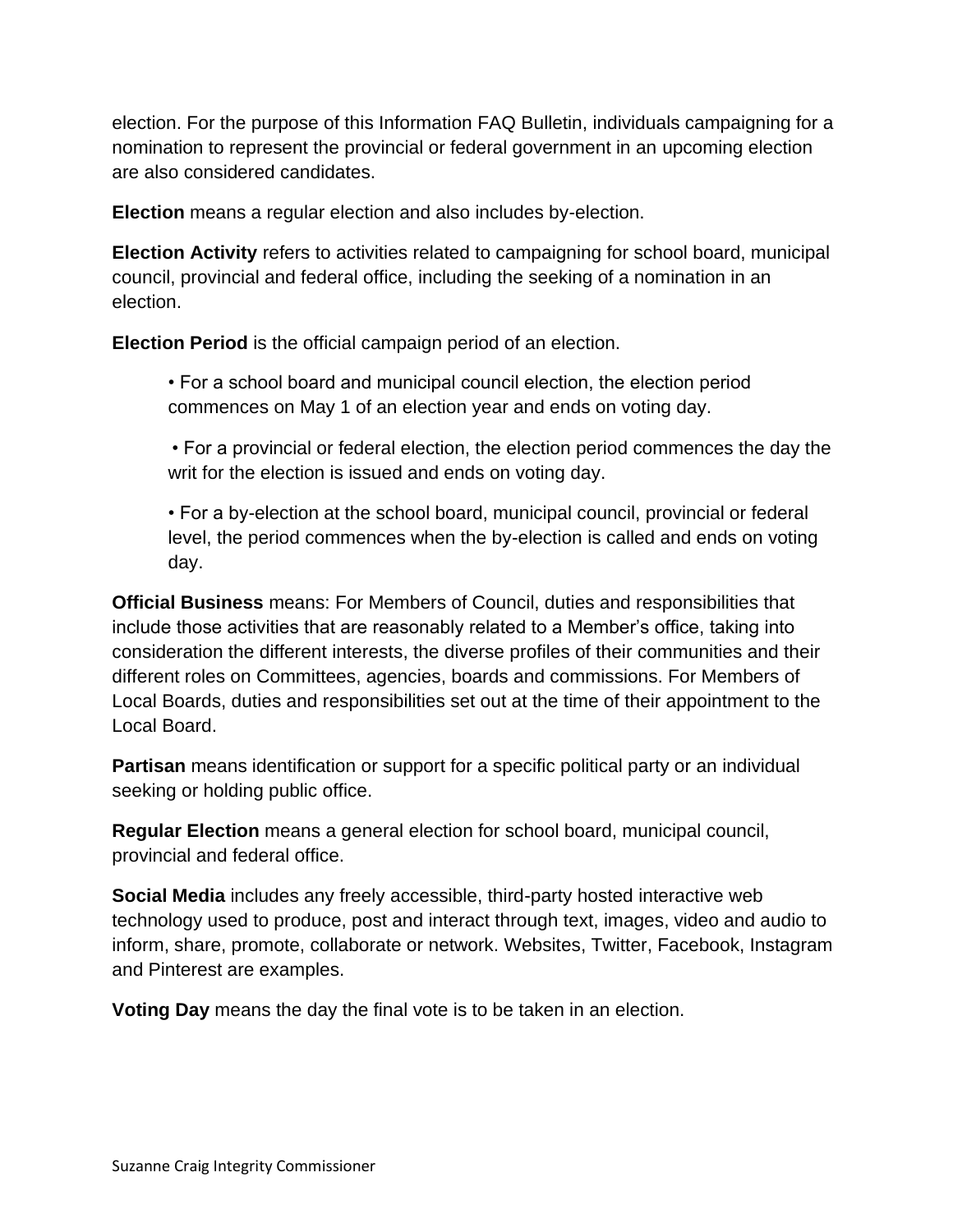# **APPLICATION**

This Information FAQ Bulletin operates as a supplement to the existing statutes governing the conduct of Members of Council and Local Boards in all their roles of office, including but not limited to the Code of Conduct for Members of Council and Local Boards, *Municipal Act*, *Municipal Conflict of Interest Act*, *Municipal Elections Act*, *1996*, *Municipal Elections Modernization Act, 2016*, and the *Municipal Freedom of Information and Protection of Privacy Act*.

## **FAQs**

- Q. Can a Member endorse a political candidate?
- A. It is recognized that while Members are political representatives of the Township, they are also private citizens. Accordingly, Members may, in their capacity as private citizens, choose to endorse political parties and candidates. Members must take care to clarify that they do so as a private individual and must not be seen as using their office to endorse political candidates for election. In order to preserve the public trust and the integrity in the elections process, Members should make every effort to separate their work and activities as Township elected and appointed officials from activities in support of municipal, provincial or federal election candidates.
- Q. Can a candidate distribute materials, signs, pamphlets or buttons on Township property?
- A. Generally, the Township C-LS-13 Use of Municipal Resources Policy ("C-LS-13 Policy") restricts the ability of candidates to bring campaign materials into a community centre. In accordance the C-LS-13 Policy, Township facilities, services and property may not be used for any election related purpose except as identified in this policy. This provision does not prevent current members of Township council from conducting their regular duties as representatives for their constituents. Current members of Township council who are also candidates, should draw strong boundaries between the two roles and any potential conflicts between the roles should be resolved in favour of the public interest. In accordance with the C-LS-13 Policy, if a Township community centre facility is rented in accordance with standard Township community centre rental procedures, organized all candidate meetings may be held, in which the public can receive exposure to the various candidates who are running in the municipal election, subject to the conditions in the Township policy.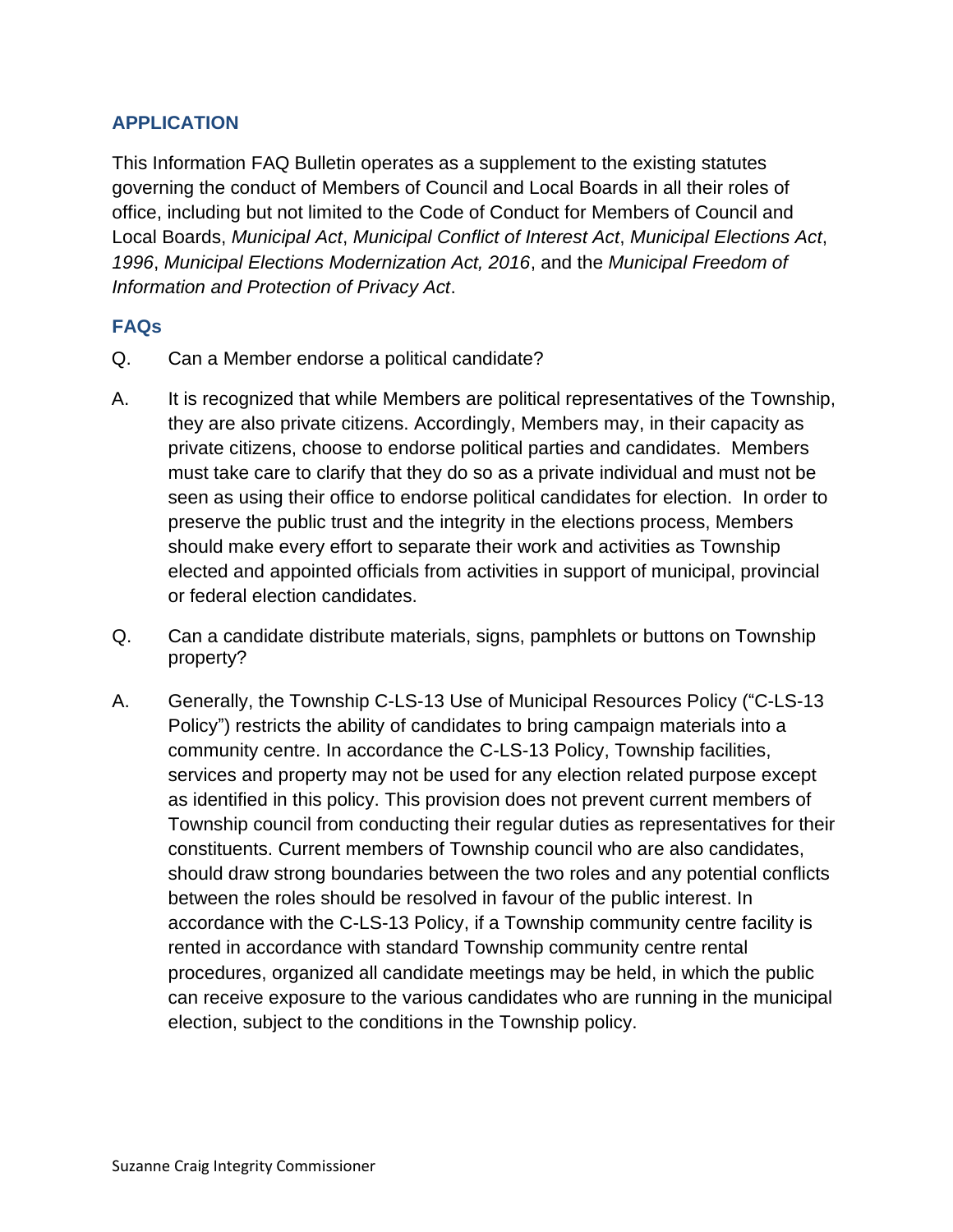- Q. Can Township staff lend support to a member's campaign?
- A. Members cannot use the services of any Township staff (during hours in which those persons receive any compensation from the municipality) to assist in any communication activity related to the preparation or distribution of election related materials or events.
- Q. Can Members establish or use existing social media or other electronic media for campaign purpose?
- A. Personal social media accounts for election activity cannot be created or supported using Township resources.

Members are prohibited from using pictures, videos or recording audio of Township staff and volunteers for any election activity.

Members are prohibited from the use of the Township office or information technology resources (e.g., cell phones, tablets, computers, fax) for election activities.

Members shall not use Township stationary, printing or photocopying resources and other municipal materials for election activities. (See section 9 and 10 of the Code)

Members will not use the Township email/voice mail system to record, distribute or disseminate election activity messages or correspondence. Members should not use contact information geared for responding to constituent inquiries for any purposes related to an election campaign, nor for any other purpose than the one for which it was provided to the member.

- Q. Can a Member use of distribute pictures, videos or audio recordings in an election year– through social media channels, emails or newsletters- with sitting elected officials (including Members of Parliament, Members of Provincial Parliament, other Town Councillors, School Board Trustees) that is not campaign-related as part of continuation of normal business of an elected official?
- A. Yes, provided the activity or event is related to fulfilling official business and is not for any election related activity. Members may continue to update their constituents on Township projects and intergovernmental initiatives.
- Q. Can a Member send out newsletters during the municipal election period?
- A. Yes, as long as the Newsletter content does not announce or illustrate the Member's intention to run for election or the announcement of a candidate in the